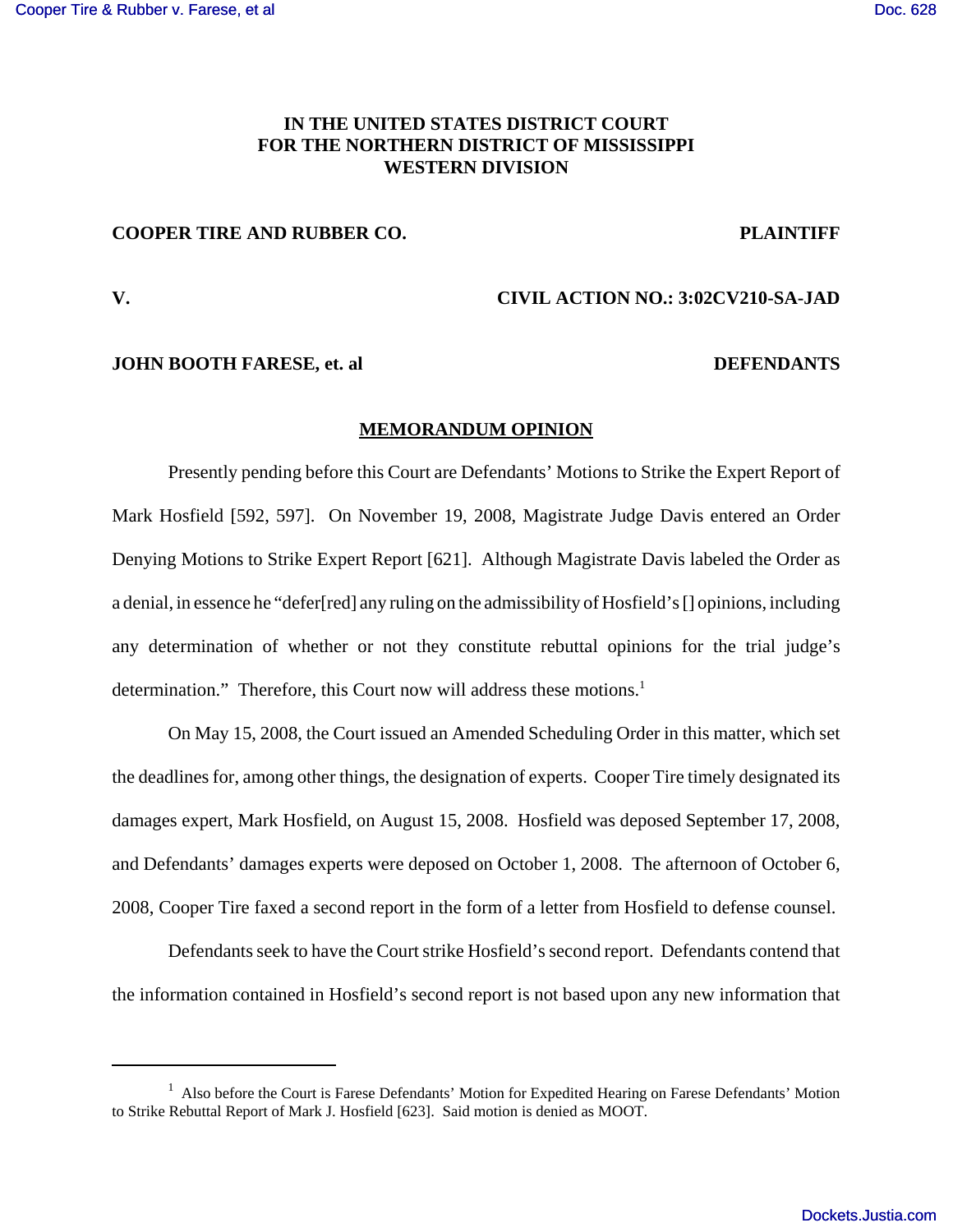was unavailable to Cooper Tire at the time Hosfield's original report was prepared and is not a rebuttal of any of Defendants' expert reports. Defendants therefore assert that the second report is nothing more than an attempt by Hosfield to change his report after the deadline expired, and such an amendment should not be allowed.

Cooper Tire argues that it is not attempting to supplement its initial report, it is merely rebutting the reports and deposition testimony of Defendants' damages experts. Although Federal Rule of Civil Procedure 26(a)(2)(c) specifically contemplates the submission of rebuttal reports within 30 days of Defendants' expert designations, this Court must decide whether Hosfield's second report is a rebuttal, an inappropriate attempt to supplement his initial report, or an entirely new opinion. Federal Rule  $26(a)(2)(c)$  provides that rebuttal disclosures are those that relate to evidence that is "intended *solely to contradict or rebut evidence* on the same subject matter identified by another party" in its expert disclosure. Fed. R. Civ. P. 26(a)(2)(c) (emphasis added).

Hosfield's initial report asserts that the publication of Barnett's affidavit to the media resulted in damage to Cooper Tire in the amount of \$184,846,800.00. Hosfield's calculation was based upon the drop in the price of Cooper Tire's stock on the date of disclosure. Defendants' expert reports explained in part that, to the extent that the stock of Cooper Tire was damaged, that damage belonged to the shareholders, not Cooper Tire. For example, Kaster Defendants's expert, Robert Church, stated in his report, "[t]hat the share price was reduced affected the shareholders, obviously." Both of Defendants' experts were deposed on October 1, 2008, and reiterated these positions more clearly. Church testified that "stockholders are the ones that own the company, so they were the ones that potentially suffered damage," and "the company did not lose as a result of this market capitalization drop. The investors are the ones that potentially lost, not the Company."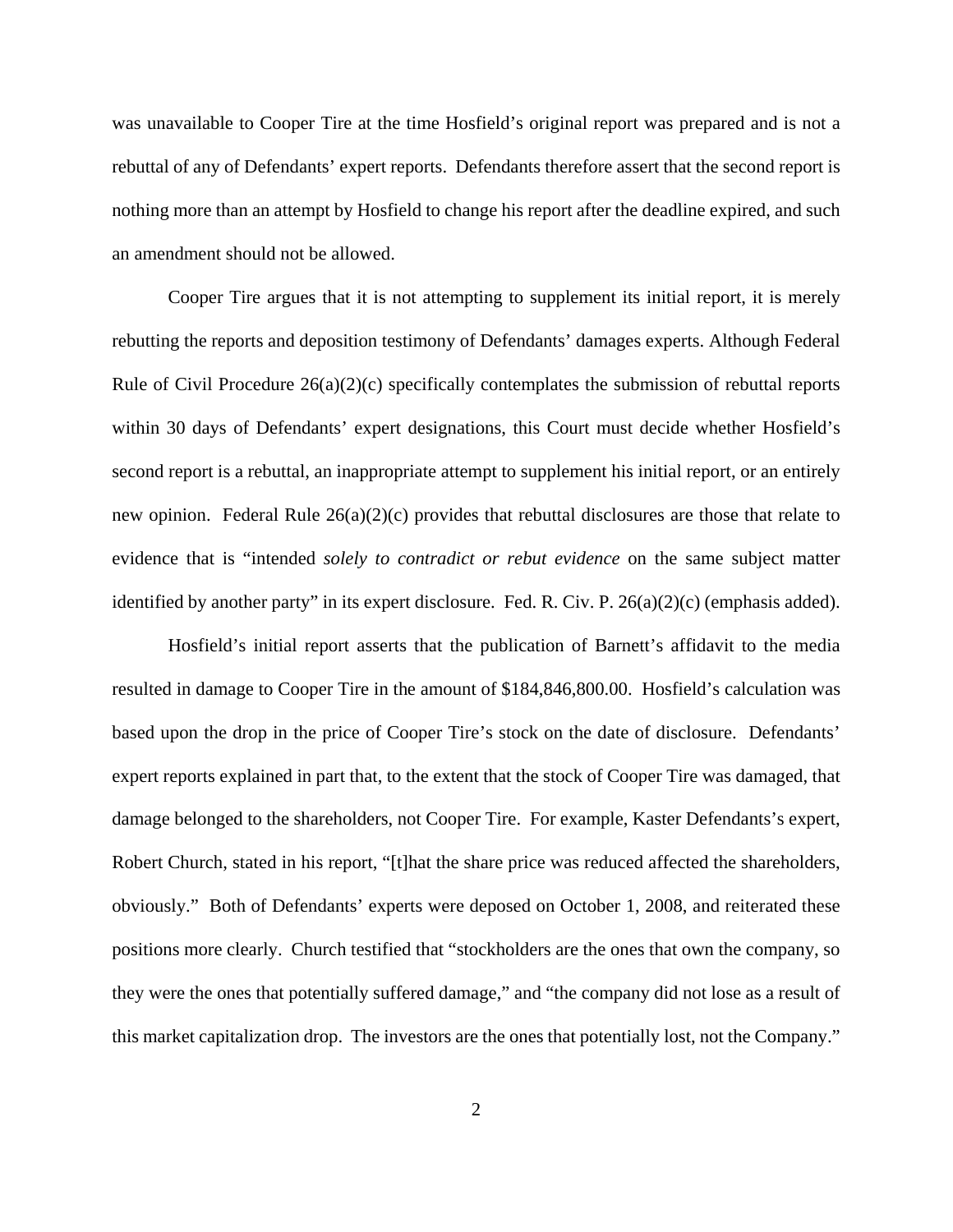Farese Defendants' expert, Charles Dennis, likewise testified that when the stock of a company drops, "the shareholders of the company have lost value," and "the owners of the company, the shareholders, are the people that get to eat the difference in values."

Both of the Defendants' experts were asked by Cooper Tire's attorneys during their depositions if it would make any difference in their opinions if Cooper Tire actually owned any of its own stock – treasury stock – as of May 10, 2002. Dennis stated: "Well, that would make a difference," going on to explain that "if the treasury stock was held to resale and add new capital into the company, they would have to resale it at a lower price." Likewise, Church testified that "if treasury stock were bought with the thought they would be reissued at a later date, then there would be damage based on what they could sell them for versus the measurement date . . . ."

Cooper Tire argues that Mark Hosfield's second report issued on October 6, 2008, was a rebuttal report responding to Defendants' experts' statements in their reports and depositions that only stockholders of Cooper Tire would be damaged by the drop in stock price and that Cooper Tire could potentially qualify in that regard if it had owned treasury stock as of May 10, 2002. Cooper Tire further contends that Hosfield's second report is not an additional measure of damages or an increasing of damages; rather, it is an "alternate analysis" in the event that Defendants' experts' rationale is accepted by this Court or the jury.

After reviewing a number of statements made by Cooper Tire with respect to Hosfield's second report, this Court is of the opinion that Hosfield's second report is not a proper rebuttal. Looking again at the language of Federal Rule 26(a)(2)(c), the Court finds that Hosfield's second report is not "intended *solely* to contradict or rebut evidence on the same subject matter identified by another party" in its expert disclosure. Fed. R. Civ. P. 26(a)(2)(c) (emphasis added). In fact,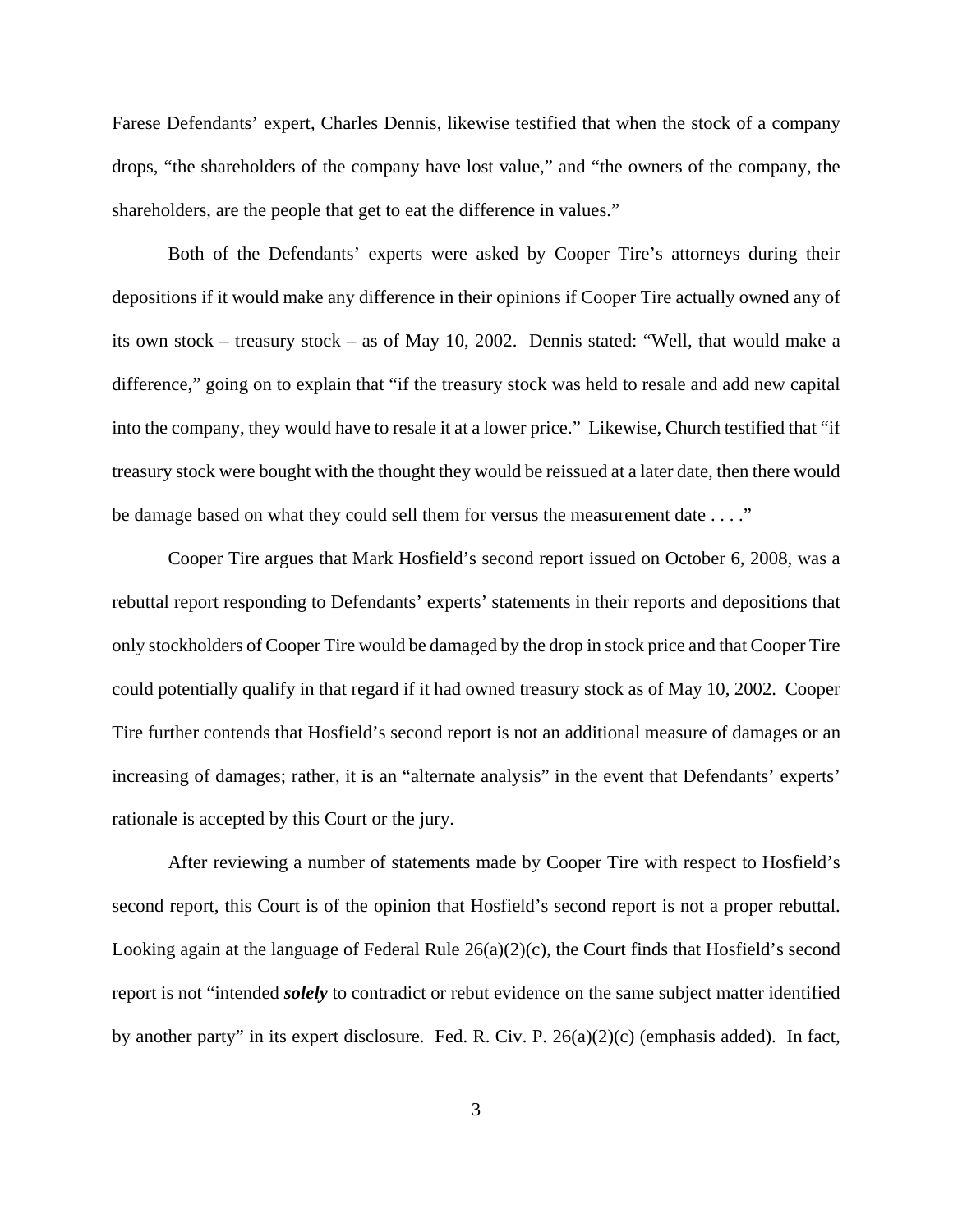Defendants' experts expressly acknowledged that Cooper Tire had the potential to experience damage from its treasury stock if Cooper Tire sold or intended to sell the stock on May 10, 2002. Hosfield's report did not rebut or contradict this assertion. Instead, Hosfield adopted this assertion and came up with a calculation to address it. Cooper Tire is attempting to interject a new calculation of damages through a procedural back door by labeling Hosfield's report a rebuttal report as opposed to a supplemental report or new opinion.

The Court's suspicions that Cooper Tire was injecting a new calculation of damages to be used in its case-in-chief were affirmed by an argument made in Cooper Tire's Opposition to the Kaster Defendants' Motion for Partial Summary Judgment Regarding Plaintiff's Claims for Damages Allegedly Caused by a Decrease in Cooper Tire's Stock Price [611]. Cooper Tire argues:

Defendants have offered nothing to refute Hosfield's opinion regarding Cooper Tire's treasury shares. Any argument they might belately present, however, would be an uphill battle. Defendants could not attack the methodology behind Hosfield's calculation of damages to Cooper Tire's treasury shares because both Defendants' experts expressly agree with it. Both admitted that Cooper Tire would have suffered damages if it had owned its own stock as of May 10, 2002. Although Cooper Tire would submit that it is therefore undisputed that it suffered damages, at a minimum, there is a disputed issue of material fact regarding the existence and extent of its damages.

Tellingly, in an attempt to defeat summary judgment, Cooper Tire relies on Hosfield's second report as evidence it suffered damage to its treasury stock. Cooper Tire points out that Defendants' experts both admitted that Cooper Tire would have suffered damages to Cooper Tire's treasury shares if it had owned its own stock as of May 10, 2002. Although Cooper Tire oversimplifies Defendants' experts statements, Cooper Tire's use of Hosfield's second report in opposition to summary judgment demonstrates his report is not intended to rebut evidence. Despite Cooper Tire's assertions to the contrary, Hosfield's second report interjects a new basis for the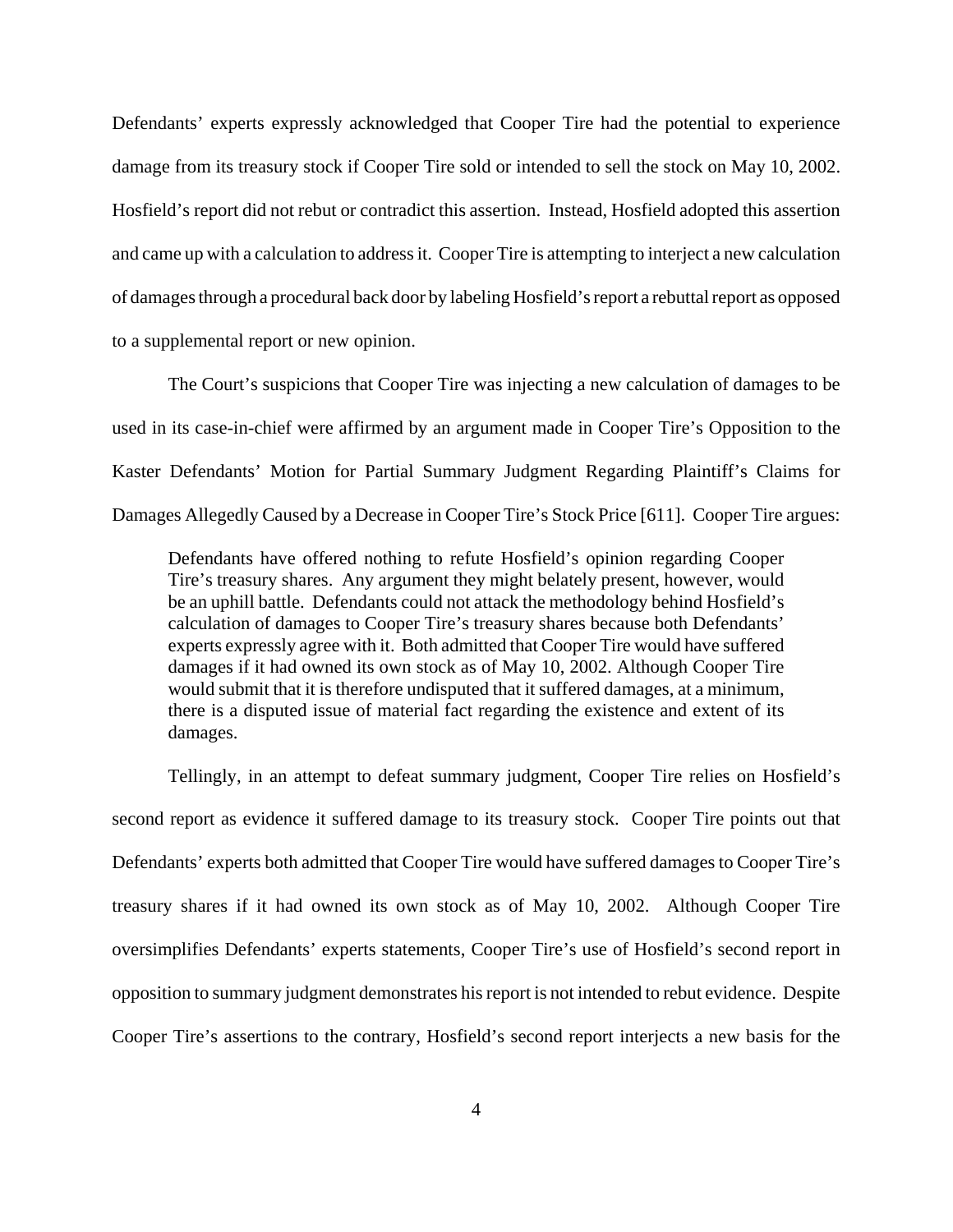calculation of damages Cooper Tire seeks to use in its case-in-chief. Any purported damages from the holding of treasury stock should have been addressed in Hosfield's initial report as opposed to a rebuttal report. Further, an absolute requirement of Rule  $26(a)(2)(c)$  is that the matter be injected by another party, i.e., by either the Kaster Defendants or the Farese Defendants. As evidenced by the deposition transcripts, the discussion of treasury stock was initiated by Cooper Tire during the cross-examination of Defendants' experts.

Accordingly, the Court finds that Hosfield's second report does not constitute rebuttal report. Although Cooper Tire does not contend its report is anything but a rebuttal, for the sake of argument, the Court will determine whether Hosfield's report is a supplemental report or an entirely new opinion. Federal Rule of Civil Procedure  $26(a)(2)(B)$  requires parties to serve expert disclosures containing "a complete statement of all opinions to be expressed and the basis and reasons therefore ...." FED. R. CIV. P.  $26(a)(2)(B)$ ; <u>see also Sierra Club v. Cedar Point Oil Co.</u>, 73 F.3d 546, 569 (5th Cir. 1996) ("Rule 26(a) requires initial expert disclosures to be complete and detailed). The purpose of this requirement is to "avoid the disclosure of 'sketchy and vague' expert information." Id. (citing FED. R. CIV. P. 26 advisory committee's note). Federal Rule of Civil Procedure 26(e)(1) provides that parties are under a duty to supplement their disclosures or discovery responses when they learn that a prior response was incomplete or incorrect and that the additional corrective information was not otherwise known to the other parties during the discovery process. FED. R. CIV. P. 26(e)(1). In addition, that subsection provides that with respect to expert reports, any additions or other changes must be disclosed by the parties by the time their Rule 26(a)(3) pretrial disclosures are due (at least 30 days before trial, pursuant to Rule  $26(a)(3)(c)$ ). And Rule  $26.1(A)(5)$  of the Uniform Local Rules for the Northern District of Mississippi provides: "A party is under a duty to supplement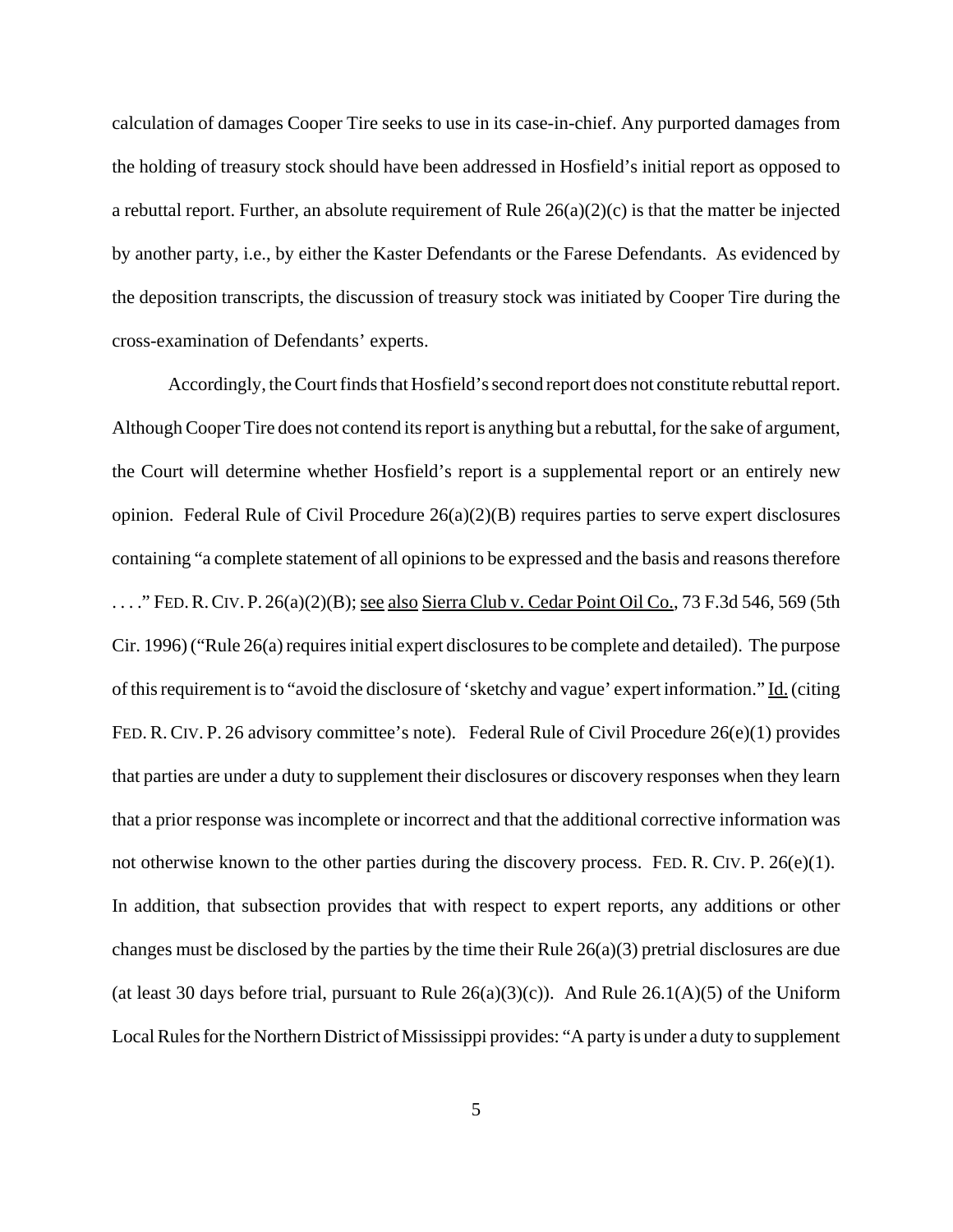disclosures at appropriate intervals pursuant to Federal Rule of Civil Procedure 26(e) and in no event later than the discovery cut-off established by the scheduling order."

If Hosfield's second report is categorized as an entirely new opinion, then the report was due by the expert designation deadline of August 15, 2008. However, even if Cooper Tire's report is categorized as supplemental, the report was due no later than the discovery cut-off date of October 4, 2008. Because the report was provided to defense counsel on October 6, 2008, Hosfield's second report is untimely under either classification.

Courts have made it clear that supplemental expert reports cannot be used to "fix" problems in initial reports. See Reliance Ins. Co. v. Louisiana Land & Exploration Co., 110 F.3d 253, 258 (5th Cir. 1997) (affirming a district court's refusal to allow late supplementation of expert reports and holding: "District judges have the power to control their dockets by refusing to give ineffective litigants a second chance to develop their case"); Cleave v. Renal Care Group, Inc., No. Civ. 2:04CV161, 2005 WL 1629750, at \*1 (N.D. Miss. 2005) ("A new expert affidavit which is submitted to rebut a summary judgment motion should be striken if the new opinion is different from the earlier Rule 26 report"); Beller v. U.S., 221 F.R.D. 689, 691-95 (D.N.M. 2003) (supplemental reports cannot be used to buttress opinions or "shore up problems" in opinions contained in initial reports); Brumley v. Pfizer, Inc., 200 F.R.D. 596, 603 (S.D. Tex. 2001) ("A subsequent expert affidavit submitted to rebut a summary judgment motion may be excluded if it differs from an earlier Rule 26 report"); Shelter Mut. Ins. Co. v. Culbertson's Ltd., Inc., No. Civ. 97-1608, 1999 WL 135297, at \*4 (E.D. La. 1999) (Expert report discussing issues not included in initial report cannot be considered "supplementary.").

Hosfield's initial report contained no discussion regarding treasury stock owned by Cooper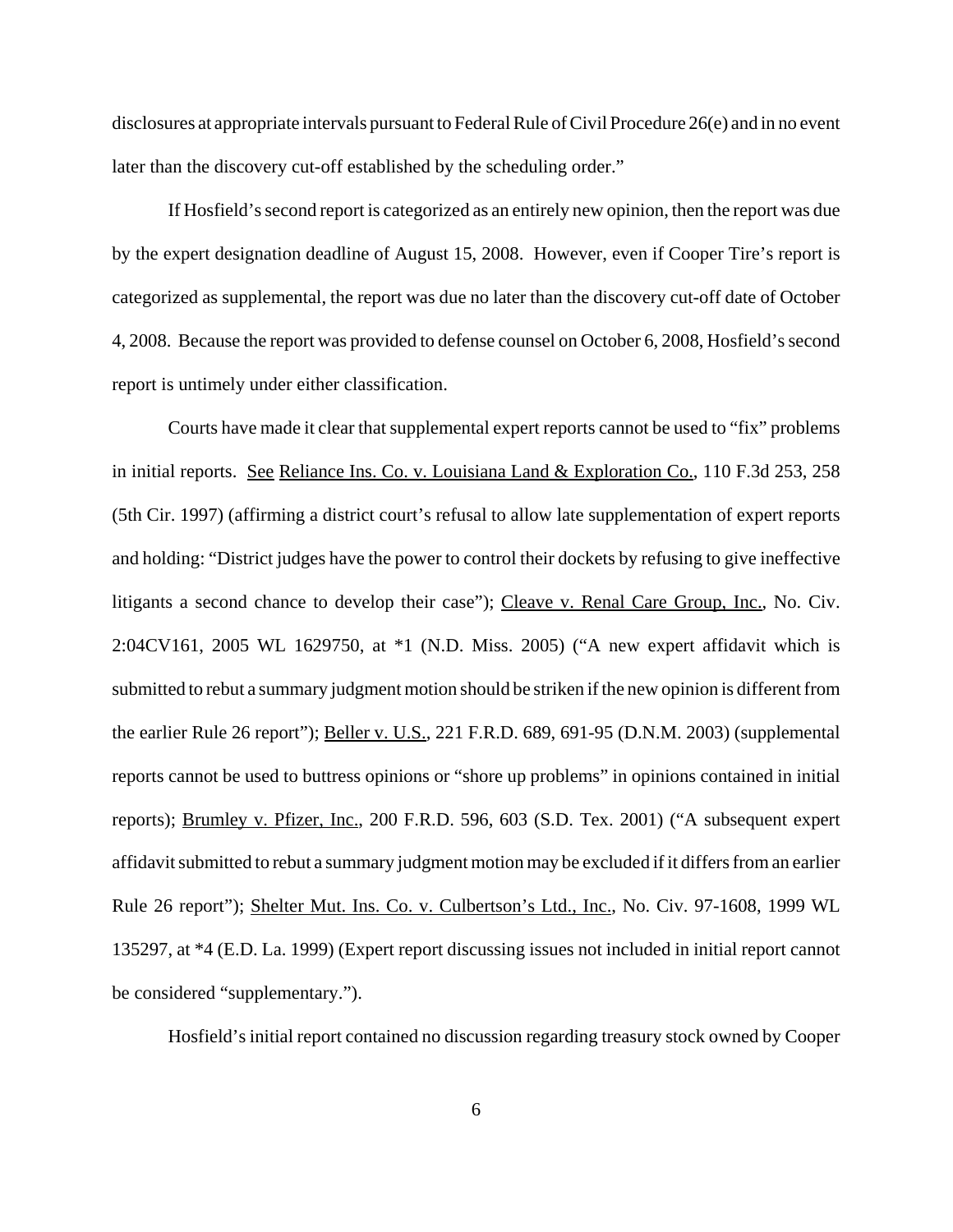Tire. His deposition testimony evidences that he never even considered whether or not Cooper Tire owned treasury stock in drafting his initial report. However, this information was available to him at the time he drafted his initial report. Pursuant to Federal Rule of Civil Procedure Rule 37(c), if a party fails to provide information required by Rule  $26(a)^2$ , the party is not allowed to use that information at trial unless the failure was "substantially justified" or is "harmless." Fed. R. Civ. P. 37(c)(1); Buxton v. Lil' Drug Store Products, Inc., 2007 WL 2254492, at \*7 (S.D. Miss. 2007) (Failure to comply with the requirements of Rule 26(a) requires "automatic and mandatory" exclusion of the proffered expert opinion pursuant to Rules 26 and  $37(c)(1)$  where the plaintiff cannot show that the violation was either "justified or harmless").

Furthermore, courts have routinely rejected untimely "supplemental" expert testimony where the opinions are based upon information available prior to the deadline for expert disclosures. See Sierra Club, 73 F.3d 546 at 569 (purpose of supplemental report is to supplement – not to extend the expert disclosure deadline). Information Hosfield relied upon in his second report was available to the Plaintiff at the time Hosfield's initial report was prepared; therefore, a second report should not have been necessary. Instead, Hosfield should have included this alternative calculation of damages in his initial report. Considering that both his initial and second reports cite to the same document, Cooper Tire's June 30, 2002, 10Q filing, Cooper Tire has not provided substantial justification as to why the information contained in the second report was not included in the initial report. Therefore, the Court concludes Hosfield's report is not a supplemental report, but rather an entirely new opinion regarding the calculation of damages. Either way, Hosfield's second report is untimely.

<sup>&</sup>lt;sup>2</sup> Federal Rule of Civil Procedure 26(a)(2)(c) provides that a party must disclose the identities of its testifying expert witnesses and their written reports at the times and in the sequence that the court orders.